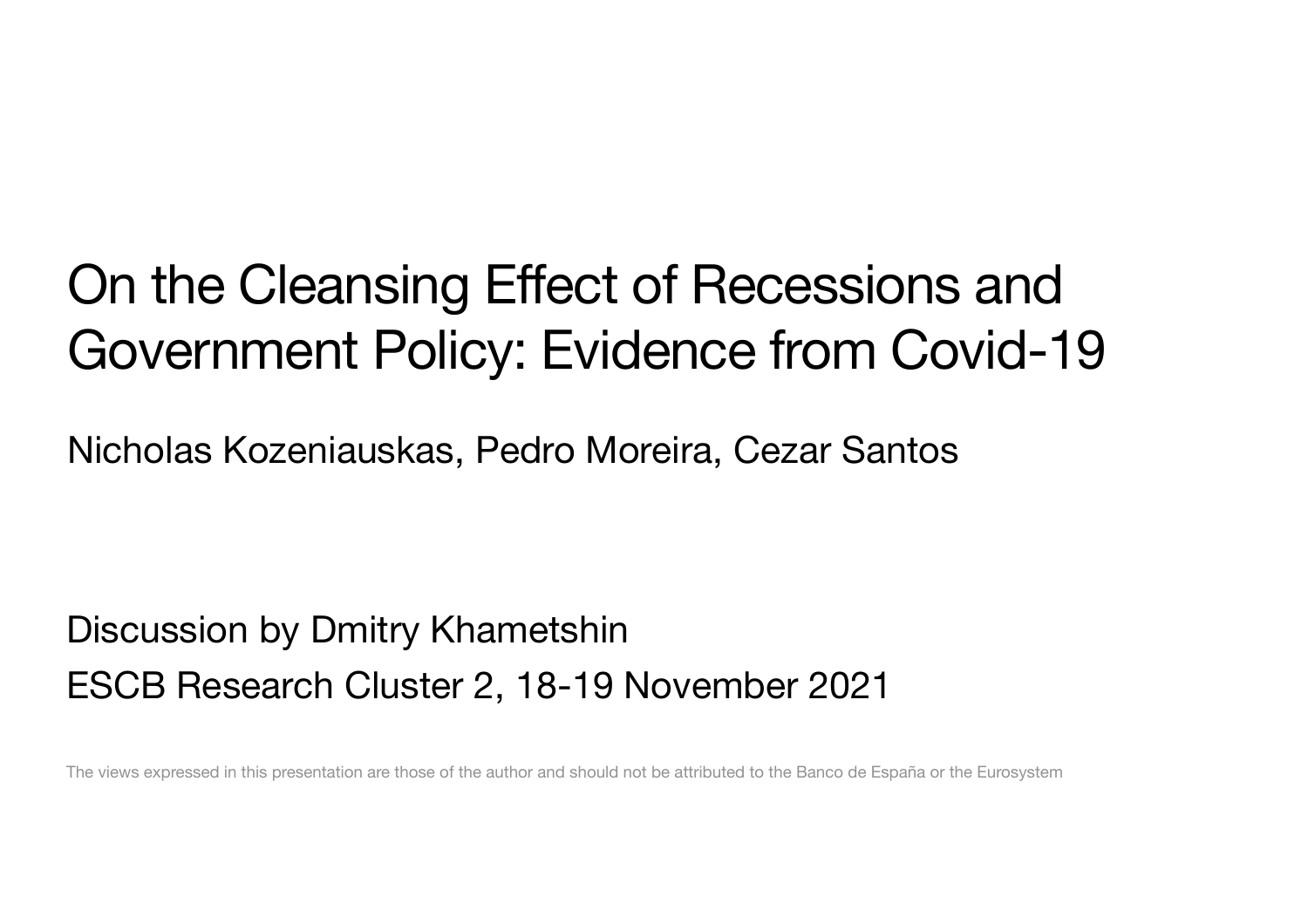### **Overview**

- Authors combine survey data with administrative registries to analyse the relationship between firm TFP, firm-level employment and sales, and uptake of public support programs during the Covid-10 recession
- Main findings:
	- ↓ TFP*<sup>i</sup>* → ↓ % ΔEmployment*<sup>i</sup>* and ↕ % ΔSales*<sup>i</sup>*
	- $↓$  TFP<sub>*i*</sub>  $→$  ↑ Pr(Public support<sub>*i</sub>*)</sub>
	- Muted exit dynamics
- Interpretation:
	- Reallocation of resources towards more productive firms
	- The cleansing effect of the recession could be stronger in the absence of public support programs
- Great and timely micro-level evidence on the role of TFP!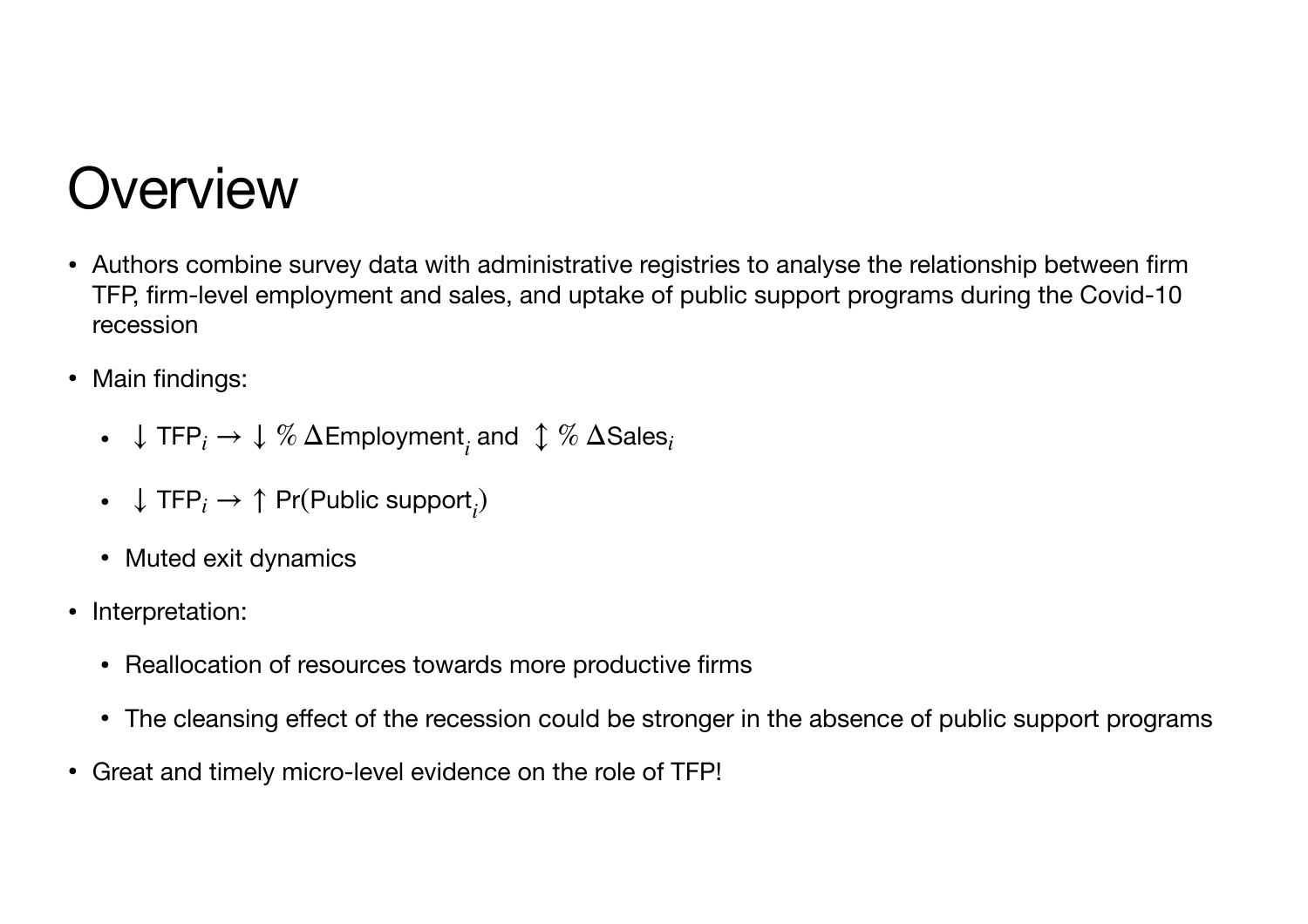# Identification: recession vs. policy

- Difficult (impossible?) to separate the effects of recession from the ones of the policy measures only by looking at the data.
	- "Virtually all firms reported being eligible for the debt moratorium, government credit lines and tax deferral policies"
- Eligibility is more important for use of the paid furlough policy: firms need to have a decline in sales by more than 40% to use this policy
	- Is there a way to explore the design of the employment policy to better identify its effects?

|                 | <b>Employment contracted</b> | <b>Employment contracted &gt; 10%</b> |
|-----------------|------------------------------|---------------------------------------|
| <b>TFP</b>      | $-0.060***$                  | $-0.027***$                           |
| Sample of firms | sales declines up to 25%     | sales declines more than 50%          |

- Difficulties:
	- Different LHS variables
	- Sales declines may be endogenous. Is there geographical variation in the severity of measures aimed at containing the spread of the virus that can be used as an "IV"?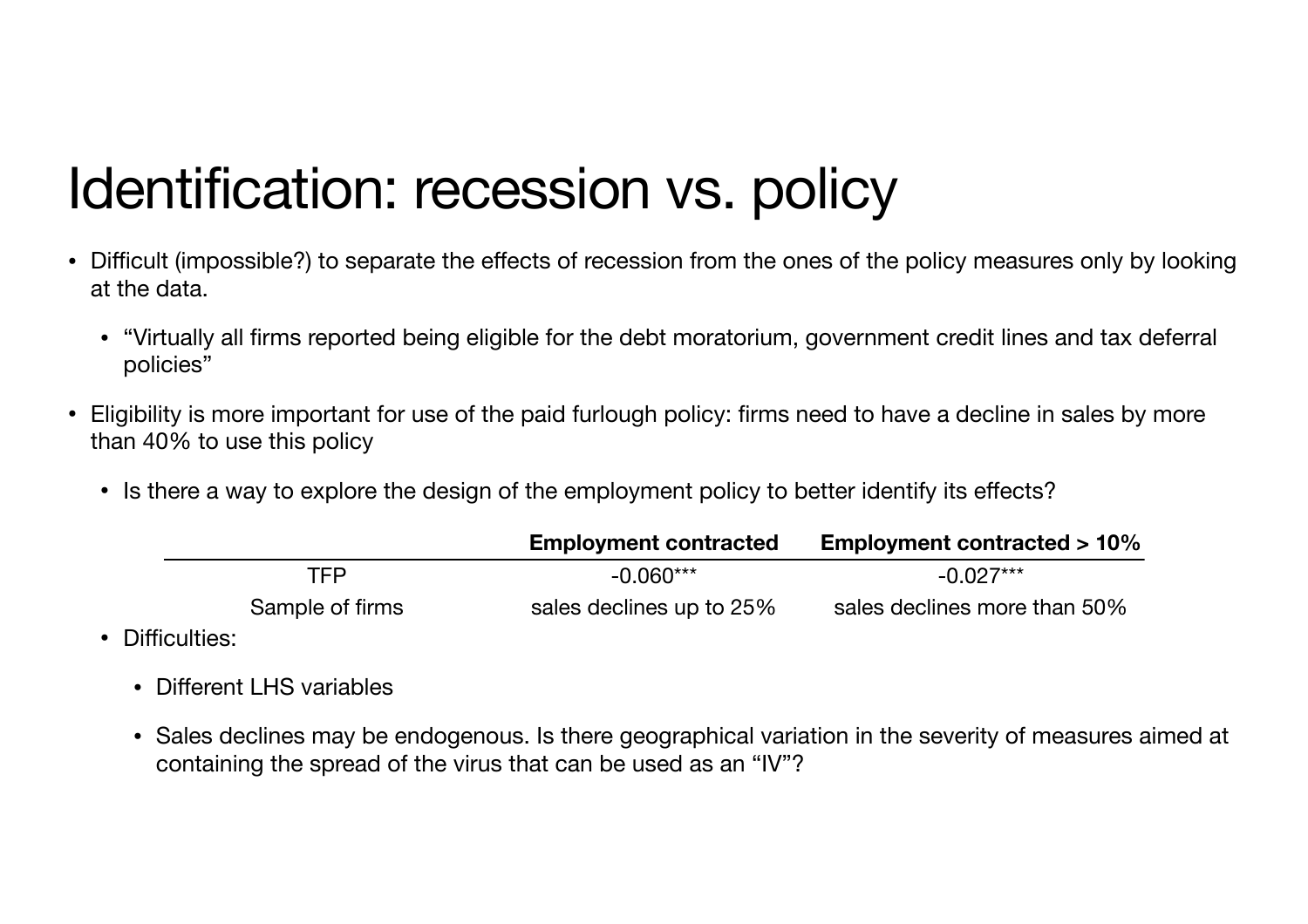## Policy use

- Why are low-productivity firms more likely to use public support? A more detailed discussion of policy measures can be useful:
	- What are the benefits and importantly costs of participating in public support programs? Who takes the decision to grant public support?
- Example: the paid furlough policy could attract low-TFP firms via the eligibility threshold of 40% drop in sales. But it also required firms not to fire any of their employees while receiving this benefit, or for 60 days afterwards
	- Less operational flexibility in the future in exchange for a subsidy today
	- Commitment not fire employees after policy expiration is costly (for firms) but it helps to screen firms with higher productivity